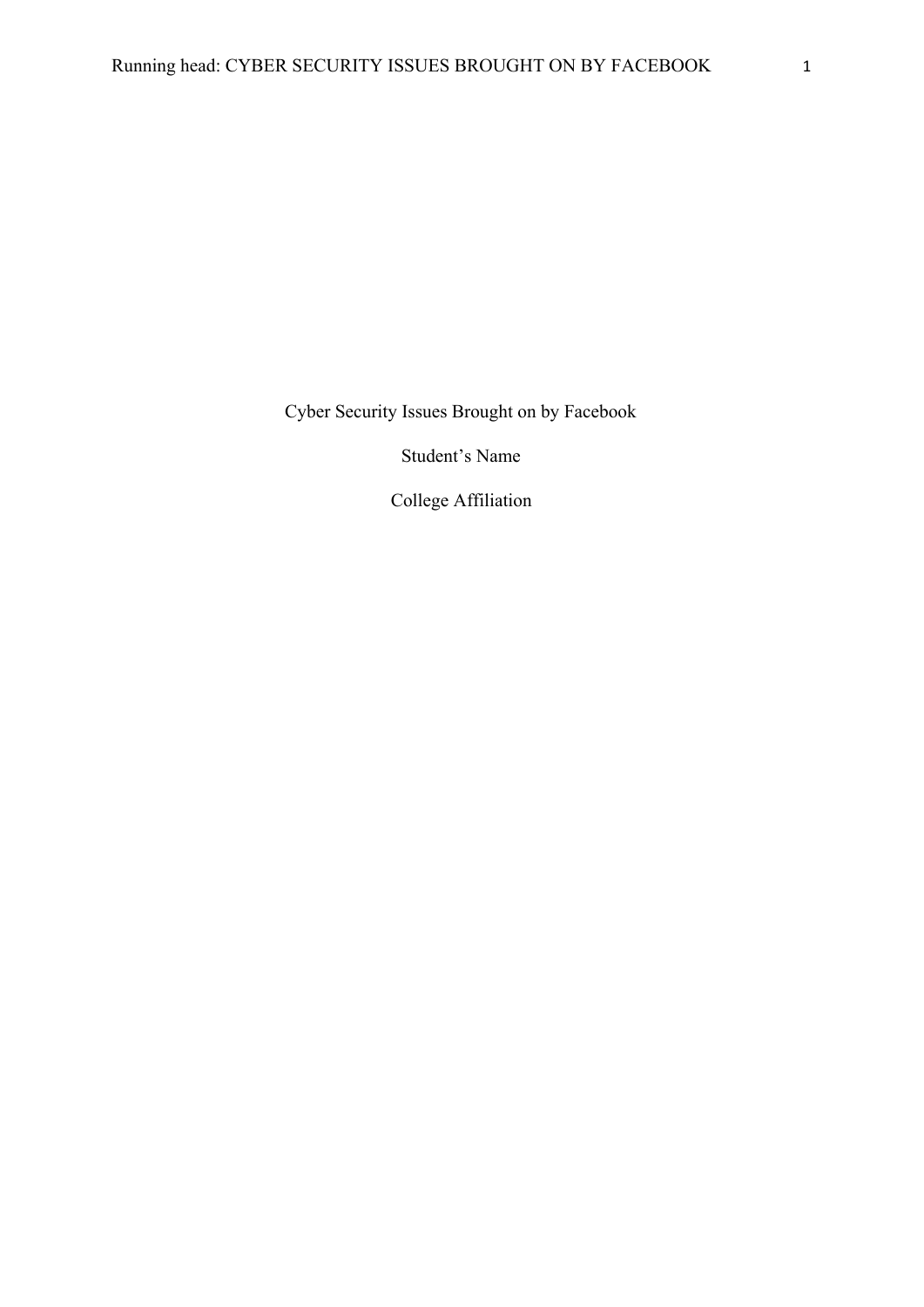## Cyber Security Issues Brought on by Facebook

A recent scandal around Facebook and Cambridge Analytica has revealed a huge data leak, which resulted in influencing American voters via targeted advertisements during the US presidential election in 2016 (Cadwalladr and Graham-Harrison, 2018). This has pointed out at how vulnerable private data may be and that any information stored online can one day be disclosed to a third party, with the websites it was submitted to not having control over it. As a result, this incident made millions of Internet users think twice before sharing personal details with online platforms and applications, because it can lead to the unauthorized use of private information.

For a better understanding of why the situation caused hot debates, we need to clarify what happened at the very beginning of the circumstances. Dr. Aleksandr Kogan from the Department of Psychology at the University of Cambridge had created a Facebook application "thisisyourdigitallife" with a quiz that helped to discover more about one's personality. Nearly 270,000 users took the test and shared their personal data from Facebook. Besides this, the application gained access to the public data of people from each user's friends list. Altogether, Kogan collected data from almost 50 million Facebook profiles. After that, he sold the harvested information to Cambridge Analytica, a political consulting company (BBC, 2018).

Andrew Bosworth, VP of VR/AR at Facebook, states that in 2015, Facebook had revealed that fact and requested that Cambridge Analytica should remove all the data they received from Kogan. The company claims to have deleted it, yet it appears they failed to do so and still used this information for voter segmentation and to deliver personalized advertisements during the US election in 2016 (Landau, 2018). In its turn, Cambridge Analytica denies the accusations and says that Kogan's data has proven to be less effective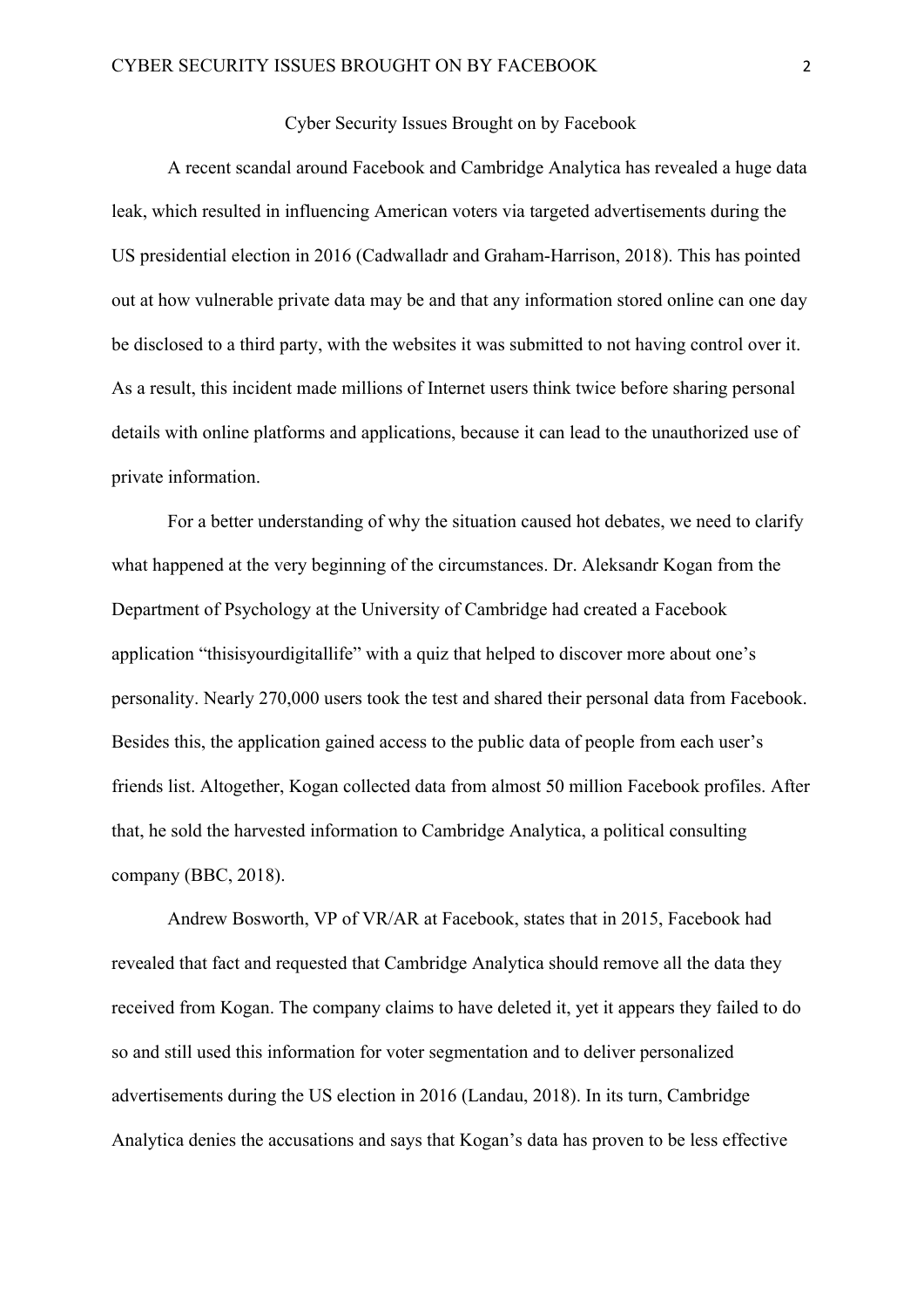than traditional demographic segmentation. As a result, they say that have not used it and have conducted their own research instead, which was applied to the Donald Trump presidential campaign (Cambridge Analytica, 2018).

At the same time, Aleksandr Kogan said in his interview with the BBC that the data he provided to Cambridge Analytica was not accurate enough. Also, he thinks that Facebook and Cambridge Analytica made him a "scapegoat," as he did not suspect he did anything wrong. Besides, he added that the consulting firm had assured him that their deal was legitimate and did not violate any privacy policy or terms of use (BBC, 2018).

Meanwhile, Facebook VP and Deputy General Counsel, Paul Grewal, noted that though Dr. Kogan received the information in a legal way, by no means was he allowed to pass the results of his research to any third party—especially if it was intended to be used for commercial purposes, as it was in case with Cambridge Analytica. Paul underlines that as soon as Facebook discovered this violation, they took action and removed Kogan's application and insisted that the researcher should delete all the obtained information as well. Grewal (2018) also tried to justify the social network and explained that unlike traditional cyber attacks, when personal data is stolen, in this case the users provided their information to Cambridge Analytica voluntarily:

The claim that this is a data breach is completely false. Aleksandr Kogan requested and gained access to information from users who chose to sign up to his app, and everyone involved gave their consent. People knowingly provided their information, no systems were infiltrated, and no passwords or sensitive pieces of information were stolen or hacked.

From a technical point of view, Grewal's statement is correct. In fact, all those Facebook profiles were not hacked. On the contrary, the information from them was taken by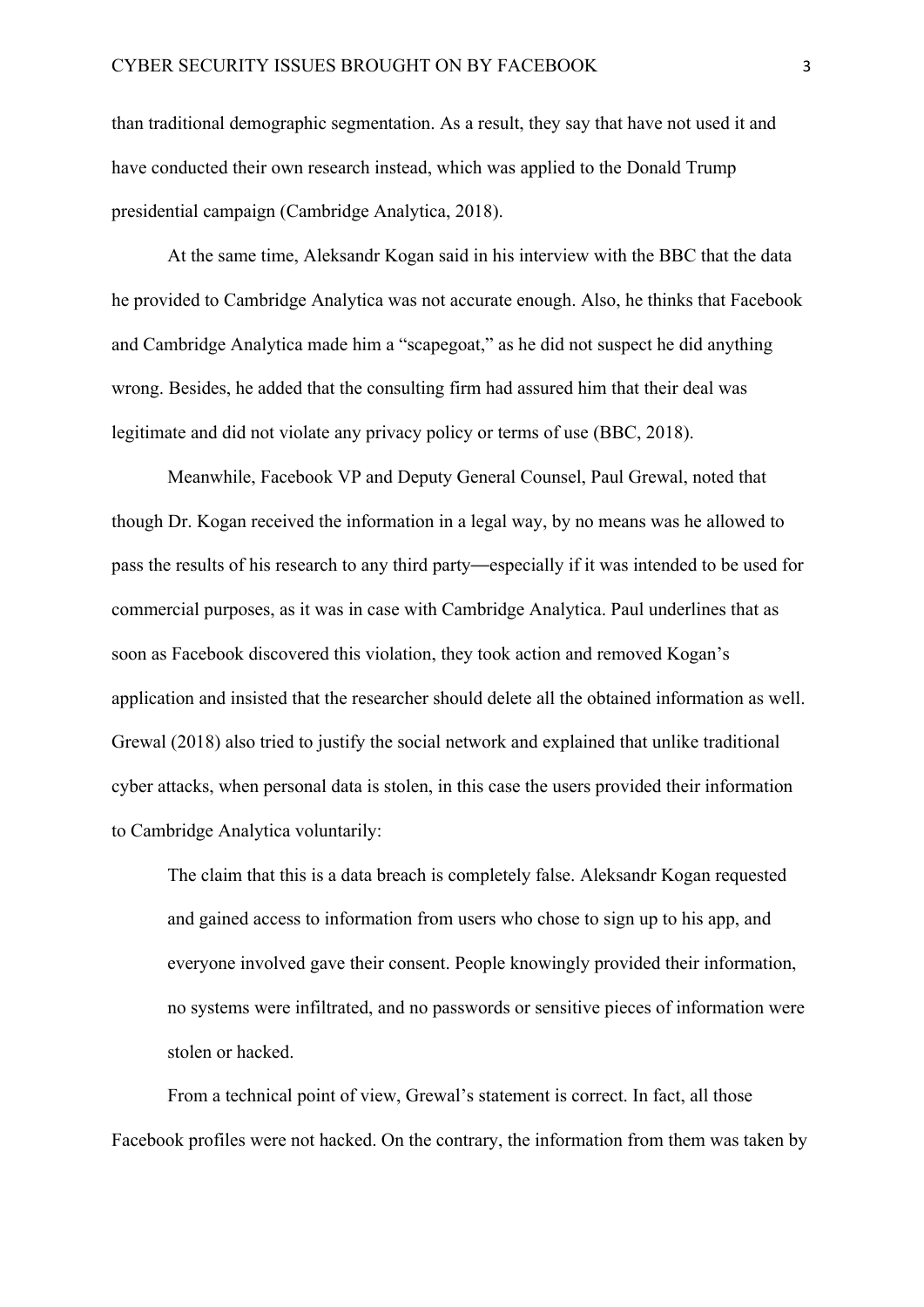the permission of each user, who allowed Kogan's application to access their personal details. Thus, despite the fact that Facebook was not able to control this data leak, part of the responsibility is on the users, because they gave their consent to provide information to the researcher.

Even though Facebook has tightened up its policies regarding what user information the applications can collect, as well as introduced a possibility for every user to check what permissions he or she grants to a certain application, one should remember that even the most secure systems and platforms cannot guarantee full confidentiality. As Pariser (2011) cites Chris Palmer of the Electronic Frontier Foundation "You are getting a free service, and the cost is information about you" (p. 8). That is why each of us should be more careful when sharing our personal information with any online or mobile resources, because one day it may be accidentally used against us.